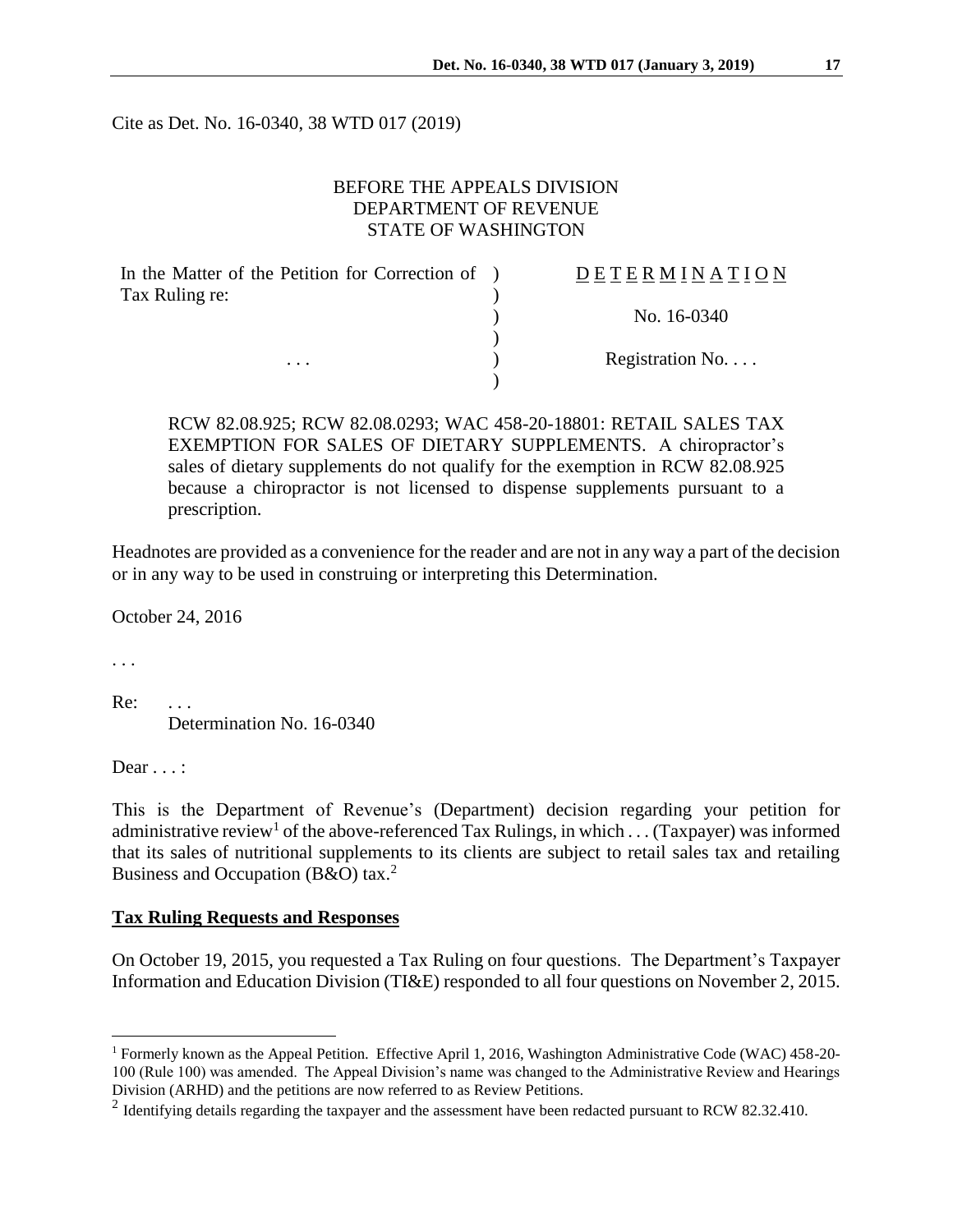On November 3, 2015, you sent a follow up request regarding the Tax Ruling on the second question only. That question and the original response are as follows:

[#2] Sale of nutritional supplements to patients. Question: Business has current RESELLER PERMIT. Do these sales require a Sales tax added to the cost?

Response: You must collect and remit sales tax on your charges to clients for nutritional supplements. In addition, your gross income from these sales is subject to the business and occupation (B&O) tax under the Retailing classification. Based on the RCW 18.25.006, Chiropractors are not licensed to prescribe dietary supplements. Only drugs or supplements prescribed by a physician licensed to prescribe drugs in this state are exempt from sales tax. (RCW 82.08.0281).

In your November 3, 2015, follow up inquiry to TI&E you stated in part:

I have confirmed with the Washington Chiropractic Board that it is within the law and scope of Chiropractic to order and sale [sic] supplements to patients. Specifically, RCW 18.25.005 <http://app.leg.wa.gov/rcw/default.aspx?Cite=18.25.005> is the Washington State chiropractic scope of practice. Subsection two includes recommendation of supplementation under the chiropractic scope of practice. For your convenience, I am also providing the chiropractic website:

[http://www.doh.wa.gov/LicensesPermitsandCertificates/ProfessionsNewReneworUpdate/](http://www.doh.wa.gov/LicensesPermitsandCertificates/ProfessionsNewReneworUpdate/Chiropractor) [Chiropractor.](http://www.doh.wa.gov/LicensesPermitsandCertificates/ProfessionsNewReneworUpdate/Chiropractor)

In regards to [RCW 82.08.0281:](http://apps.leg.wa.gov/rcw/default.aspx?cite=82.08.0281)

"Prescription" means an order, formula, or recipe issued in any form of oral, written, electronic, or other means of transmission by a duly licensed practitioner authorized by the laws of this state to prescribe.

You asked TI&E whether "based upon the above does #2 needs to be revised?"

TI&E responded to this question on November 18, 2015, as follows:

There is no dispute over the fact that as a Chiropractor you can certainly give dietary advice and recommend nutritional supplements to your patients under RCW 18.25.005(2). The issue is whether or not you can prescribe them in a manner where the patient can purchase without having to pay sales tax.

However, in RCW 18.25.005(4) it specifically states that chiropractic care shall not include the prescription or dispensing of any medicine or drug. For nutritional supplements to be exempt from sales tax under  $RCW$  82.08.0281(4)(a) a prescription must be issued by someone licensed to prescribe or dispense drugs. Since, chiropractors are not licensed to prescribe or dispense drugs under RCW 18.25.005 the nutritional supplements they recommend or sell to their patients are not eligible for sales tax exemption.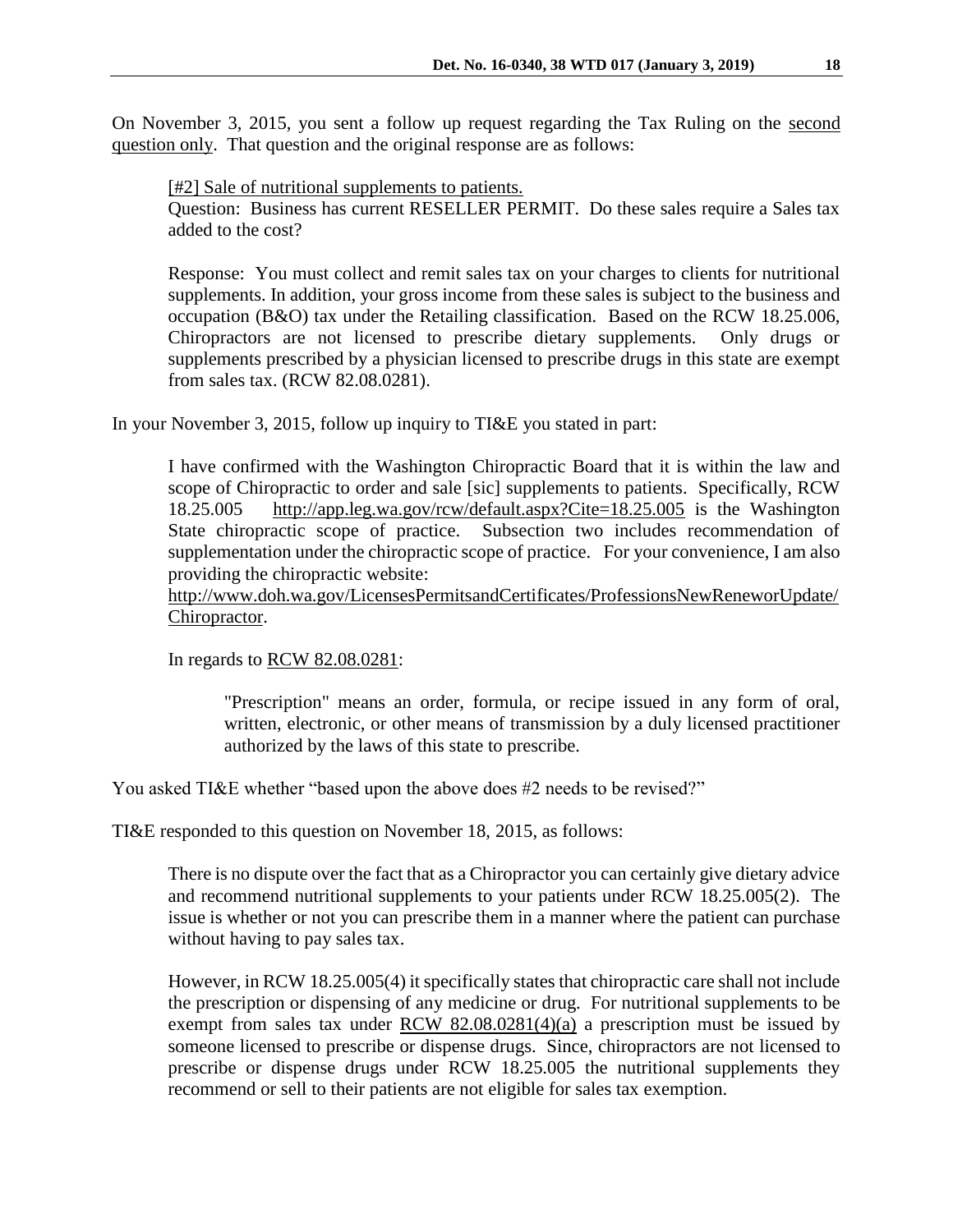This does not mean that you cannot sell over-the-counter nutritional supplements you have recommended to your patients, only that you must collect sales tax. After reviewing the additional information you provided, we find that our previous answer must remain unchanged and that sales tax applies to your sales of nutritional supplements.

This response was issued on November 18, 2015, two days after you filed your petition for administrative review.

## **Petition for Review**

 $\overline{a}$ 

On November 16, 2015, the Administrative Review and Hearings Division (ARHD) received your petition for review of the November 2, 2015, response to the second (#2, above) question. Your petition identifies this response as the only objection you have to the Tax Ruling. Your argument before ARHD is the same argument you expressed in the November 3, 2015, follow-up inquiry to TI&E.

However, on February 15, 2016, you provided supplemental information and submitted additional arguments specifically addressing the November 18, 2015, TI&E response/Ruling to your November 3, 2015, inquiry. You wrote:

Chiropractors are commonly confronted with patients with Osteoporosis as seen upon radiographs. As part of 'best patient' care follow up lab findings demonstrate abnormally low Vitamin D levels leading to the Chiropractic order of a nutritional supplement as part of management.

Currently in Washington, a chiropractic patient who is provided with this nutritional supplement by a Chiropractic Physician is required to pay 'sales tax'. However, if an [sic] Medical Physician or Naturopathic Physician orders the nutritional supplement the patient does not have to pay the sales tax.

When this scenario was presented to the Chiropractic Board, . . . the Program Manager for the Chiropractic Quality Assurance Commission indicated,

"The Chiropractic Quality Assurance Commission doesn't have jurisdiction over taxes. However, they do have laws regarding discriminating in RCW 18.25 as follows", …

You included links to RCW 18.25.0192 - .0197<sup>3</sup> and raised the following issues:

- Is the above interpretation of the Washington Department of Revenue unfair and discriminatory to chiropractic patients in the State of Washington?
- The issue is not over pharmaceutical drugs but nutritional supplements. Nutritional Supplements are not pharmaceutical drugs and this ruling is based upon a pharmaceutical drug scope of practice.

<sup>&</sup>lt;sup>3</sup> These laws relate to prohibitions against discriminatory treatment of chiropractors and chiropractic services.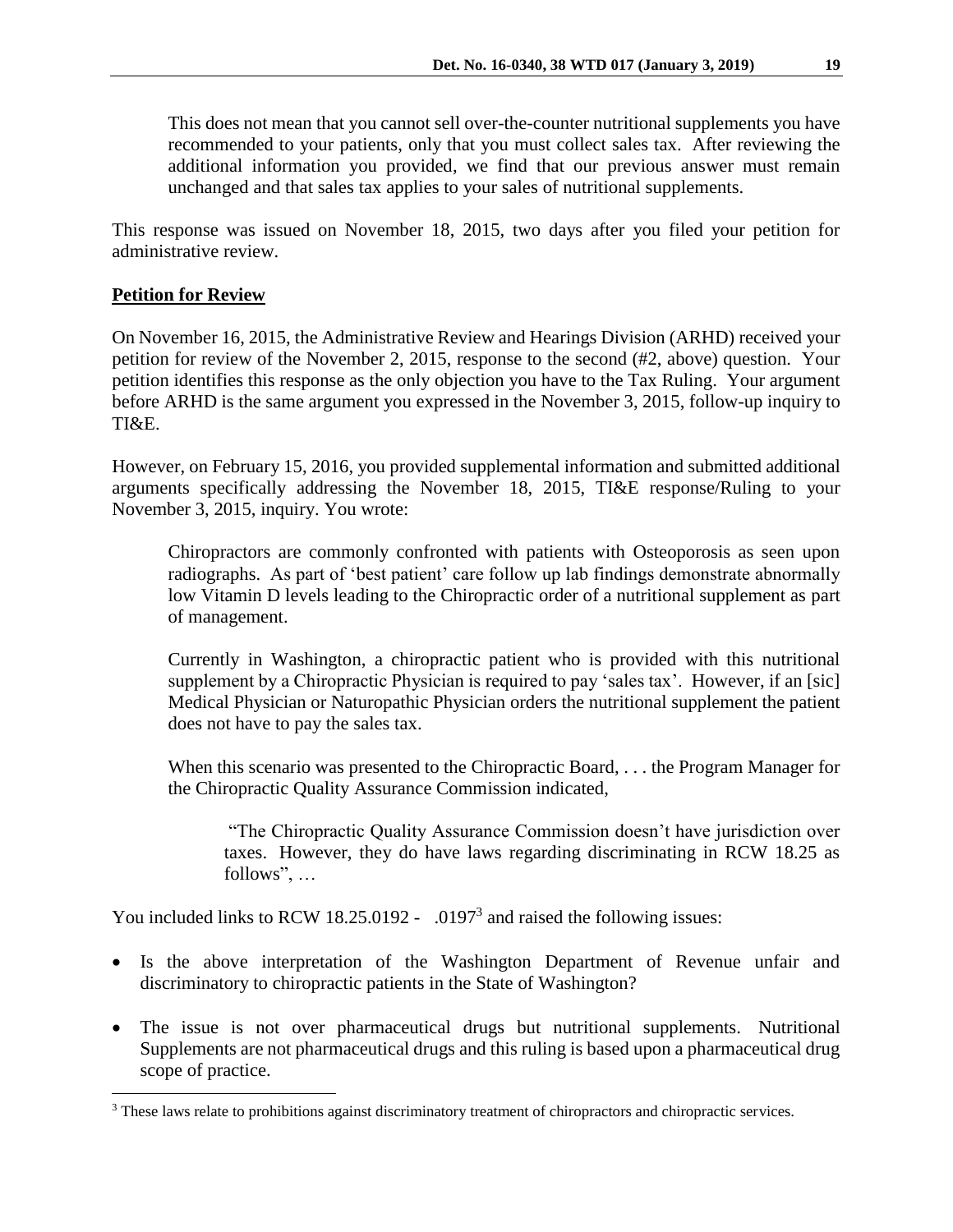• The ruling should be solely based upon nutritional supplements which is allowed under the Chiropractic scope of practice.

## **Decision on Petition for Administrative Review**

 $\overline{a}$ 

Taxpayer provides chiropractic services and is licensed to do so in the state of Washington. Taxpayer purchases and sells nutritional supplements to its clients. The Department has informed Taxpayer that it may purchase the supplements without paying retail sales tax if it gives the seller a Reseller Permit. (See Tax Ruling issued November 2, 2015.) However, the Department issued the two above-referenced Tax Rulings to Taxpayer, informing Taxpayer that when it sells the supplements to its clients, it must charge retail sales tax and must report those gross sales under the retailing B&O tax classification. Taxpayer argues that the exemption from sales tax is discriminatory against chiropractic patients because only supplements sold by persons who may prescribe pharmaceuticals/drugs may make such sales without charging retail sales tax. Taxpayer references RCW 18.25.0192 - .0197.<sup>[4]</sup>

Your references to the above statutes are not applicable to the tax statutes administered by the Department of Revenue or to the issue before us. Those laws relate to the governance of chiropractic activities in this state and are administered by another agency. This decision is limited to the issue of whether your sales of nutritional and dietary supplements to your clients are exempt from retail sales tax under chapter 82.08 RCW.

RCW 82.08.020 imposes a retail sales tax on each retail sale in this state. The seller must collect sales tax from the buyer, and then remit the collected tax to the Department. RCW 82.08.050. If the seller fails to collect the tax, the seller must still pay the tax to the Department. RCW 82.08.050(3). The sale of dietary and nutritional supplements is subject to retail sales tax and retailing B&O tax unless there is a specific exemption from such taxation. RCW 82.08.925 provides the following exemption:

The tax levied by RCW 82.08.020 shall not apply to sales of dietary supplements for human use dispensed or to be dispensed to patients, pursuant to a prescription. 'Dietary supplement' has the same meaning as in RCW 82.08.0293.

The term prescription is broadly defined as "an order, formula or recipe issued in any form of oral, written, electronic, or other means of transmission by a duly licensed practitioner authorized by the law of this state to prescribe." RCW  $82.08.0281(4)(a)$ . The term "dietary supplement" is defined for tax purposes in RCW 82.08.0293 (the retail sales tax exemption for food and food

<sup>4</sup> [RCW 18.25.0192 prohibits "discrimination against the legally recognized and licensed profession of chiropractic" and was enacted so that the people of Washington have access to "health care to the greatest extent possible." The provisions that follow detail the kinds of discrimination that are prohibited, including: requiring the state and its political subdivisions to provide health benefits that accept licensed chiropractor services (RCW 18.25.0193); preventing the state from "discriminating against licensed chiropractors in performing and receiving compensation for services covered by their licenses;" (RCW 18.25.0194); and preventing the state from entering into contracts that directly or indirectly discriminate against licensed chiropractors in performing their services (RCW 18.25.0195). None of these provisions prevent the state from imposing taxes on a Chiropractor or similar business.]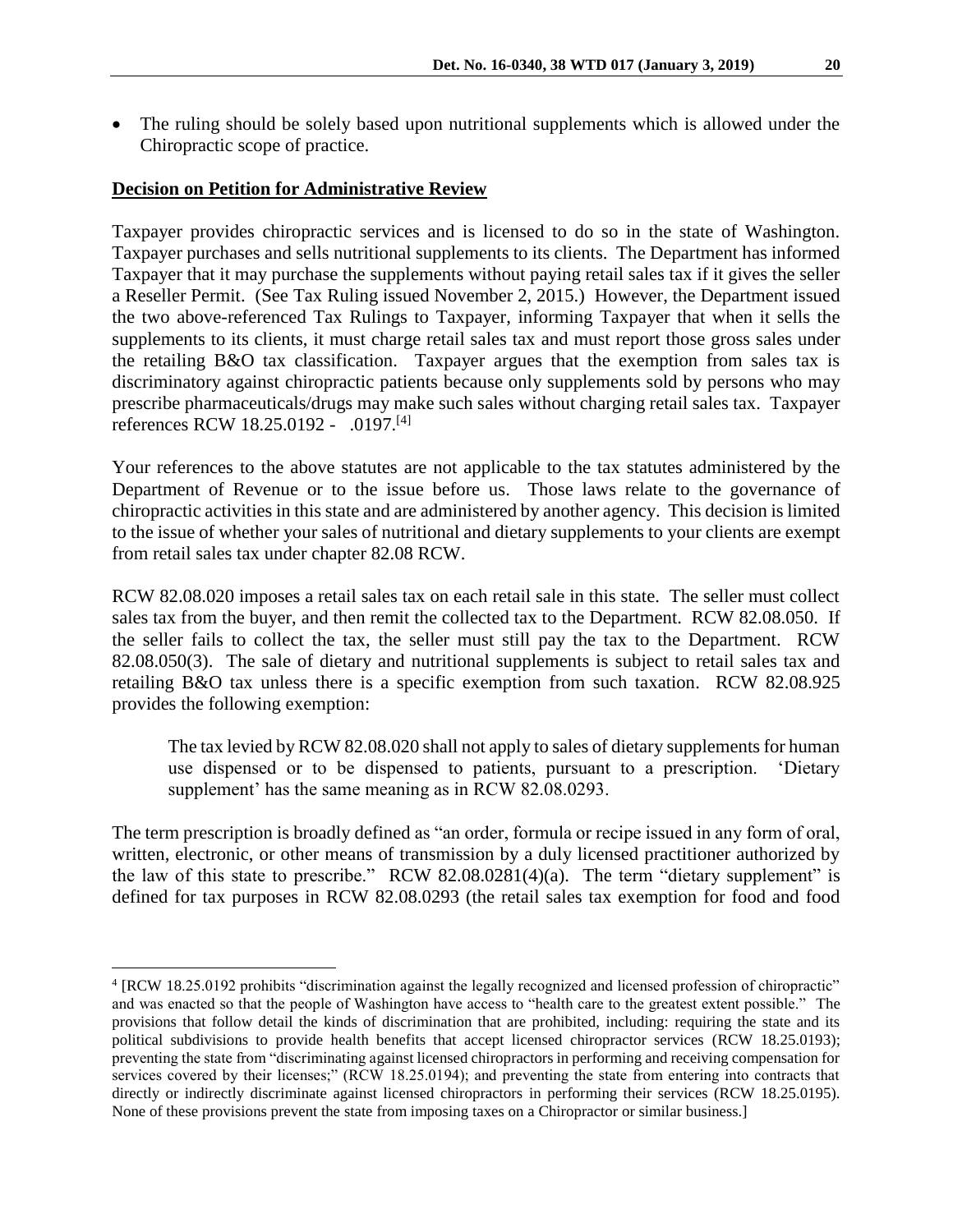ingredients).<sup>5</sup> WAC 458-20-18801 (Rule 18801) is the administrative rule that explains retail sales tax and use tax exemptions for medical products, including the exemption under RCW 82.08.925. Rule 18801(403) states as follows:

(e) **Dietary supplements (also known as nutrition products) with a prescription are exempt from retail sales and use taxes.** Sales of dietary supplements not covered by either of the retail sales tax or use tax exemptions for "food and food ingredients" are generally subject to retail sales tax or use tax. See RCW 82.08.0293 and 82.12.0293. However, RCW 82.08.925 and 82.12.925 provide specific retail sales tax and use tax exemptions for sales of "dietary supplements" for human use, pursuant to a prescription. A "dietary supplement" is any product, other than tobacco, intended to supplement the diet, and that satisfies all three of the criteria listed in (e)(i) through (iii) of this subsection.

(i) Contains one or more of the following dietary ingredients:

(A) A vitamin;

(B) A mineral;

 $\overline{a}$ 

(C) An herb or other botanical;

(D) An amino acid;

(E) A dietary substance for use by humans to supplement the diet by increasing the total dietary intake; or

(F) A concentrate, metabolite, constituent, extract, or combination of any ingredient described in this subsection.

(ii) Is intended for ingestion in tablet, capsule, powder, softgel, gelcap, or liquid form, or if not intended for ingestion in such form, is not represented as conventional food and is not represented for use as a sole item of a meal or of the diet; and

(iii) Is required to be labeled as a dietary supplement, identifiable by the "supplement facts" box found on the label as required pursuant to 21 C.F.R. Sec. 101.36, as amended or renumbered as of January 1, 2003. See RCW [82.08.0293.](http://app.leg.wa.gov/RCW/default.aspx?cite=82.08.0293)

(Emphasis in original.) Rule 18801(402) explains that most exemptions for medical products require that the item is purchased under authority of a prescription, which it defines as follows:

(a) What is a prescription? A "prescription" is an order, formula, or recipe issued in any form of oral, written, electronic, or other means of transmission by a duly licensed practitioner authorized by the laws of this state to prescribe.

Thus, the Washington State legislature has provided an exemption from the retail sales tax for sales of dietary supplements for human use but such sales are only exempt under RCW 82.08.925 if the supplements are dispensed or to be dispensed to patients, pursuant to a prescription. *See also*  RCW 82.08.0281(4). Exemptions and deductions are narrowly construed. *Budget Rent-a-Car, Inc. v. Dep't of Revenue*, 81 Wn.2d 171, 500 P.2d 764 (1972); Det. No. 03-0252, 23 WTD 223 (2004). The Department, as an administrative agency implementing the taxing statutes of this

<sup>5</sup>Pursuant to RCW 82.08.0293 (1) Food and Food ingredients are defined as "… substances, whether in liquid, concentrated, solid, frozen, dried, or dehydrated form, that are sold for ingestion or chewing by humans and are consumed for their taste or nutritional value. (2) The exemption of "food and food ingredients" provided for in subsection (1) of this section does not apply to … dietary supplements. *See also,* WAC 458-20-244, the administrative rule that implements this statute.